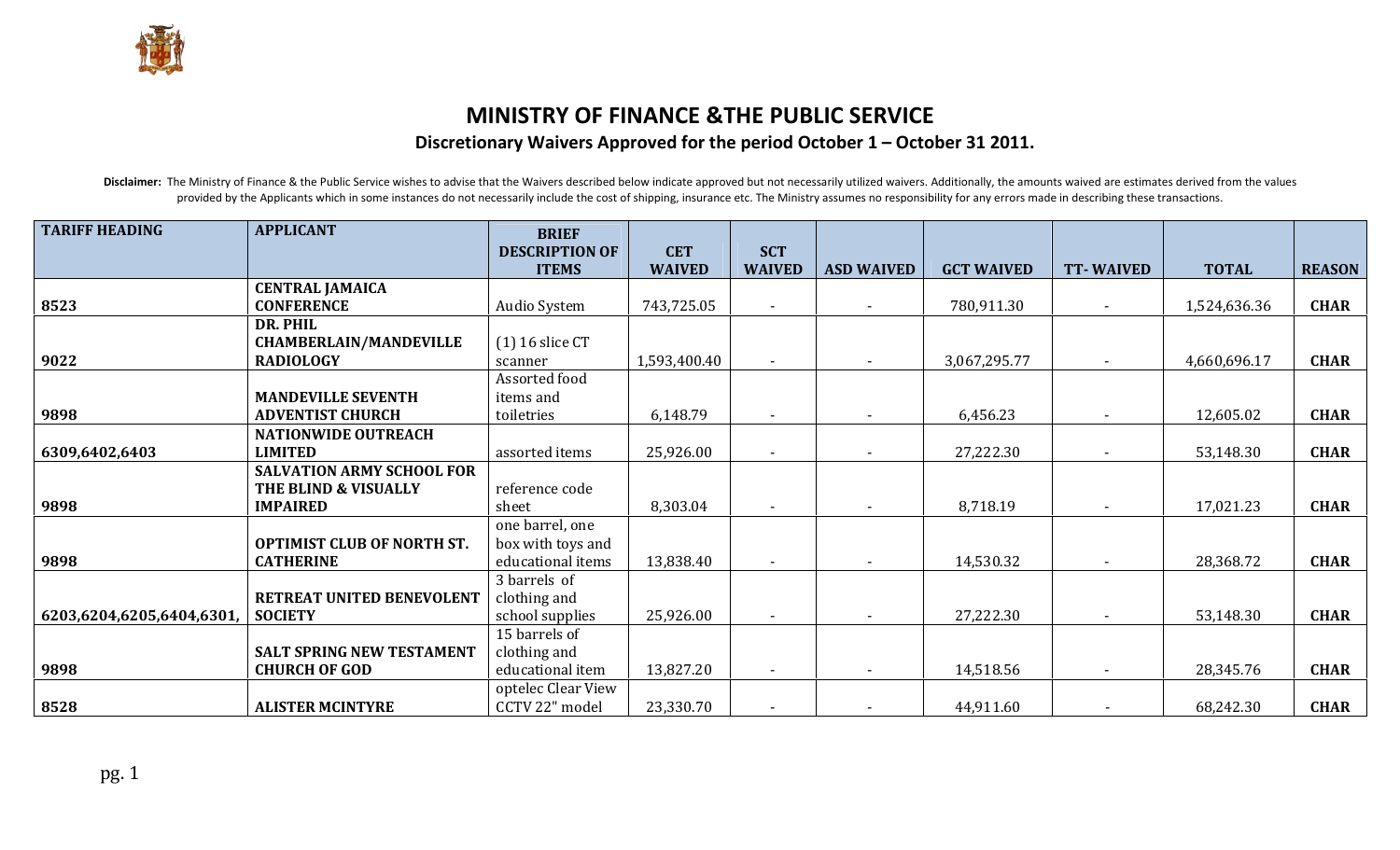

| <b>TARIFF HEADING</b>     | <b>APPLICANT</b>           | <b>BRIEF</b>          |               |               |               |                   |                  |               |                 |
|---------------------------|----------------------------|-----------------------|---------------|---------------|---------------|-------------------|------------------|---------------|-----------------|
|                           |                            | <b>DESCRIPTION OF</b> | <b>CET</b>    | <b>SCT</b>    | <b>ASD</b>    |                   |                  |               |                 |
|                           |                            | <b>ITEMS</b>          | <b>WAIVED</b> | <b>WAIVED</b> | <b>WAIVED</b> | <b>GCT WAIVED</b> | <b>TT-WAIVED</b> | <b>TOTAL</b>  | <b>REASON</b>   |
| 1006,2201,4818,1704,3402, |                            |                       |               |               |               |                   |                  |               |                 |
| 6302,3005,6207,9018,3924  |                            |                       |               |               |               |                   |                  |               |                 |
| 3925,6404,3401,7009,8305  |                            |                       |               |               |               |                   |                  |               |                 |
| 4802,8472,8471,9401,8528  |                            |                       |               |               |               |                   |                  |               |                 |
| 9403,9610,4820,4817,3919  |                            |                       |               |               |               |                   |                  |               |                 |
| 9105,8521,8527,6908,3214, |                            | importation of        |               |               |               |                   |                  |               |                 |
| 6908,6303,8414,7321,8516  |                            | assorted items;       |               |               |               |                   |                  |               |                 |
| 8708,9404,8418,9402,8713  |                            | containers with       |               |               |               |                   |                  |               |                 |
| 6602,8413,6404,6309,6207  |                            | food, lumber, farm    |               |               |               |                   |                  |               |                 |
| 9020,9025,9506,8714,6307  |                            | tractor,              |               |               |               |                   |                  |               |                 |
| 3926,6307,6304,3004,6211, |                            | truck seals,          |               |               |               |                   |                  |               |                 |
| 9021,9019,3926,4009,9609  |                            | diapers, red          |               |               |               |                   |                  |               |                 |
|                           | <b>FOOD FOR THE POOR</b>   | kidney beans          | 16,477,845.40 | $\sim$        | $\sim$        | 17,301,737.67     |                  | 33,779,583.07 | <b>CHAR</b>     |
|                           |                            | importation of        |               |               |               |                   |                  |               |                 |
|                           |                            | 40ft container -      |               |               |               |                   |                  |               |                 |
| 4412, 3917, 8467, 8515,   |                            | food,                 |               |               |               |                   |                  |               |                 |
| 8205, 8202, 8515, 8205,   | <b>MISSIONARIES OF THE</b> | tools, building       |               |               |               |                   |                  |               |                 |
| 3926, 8462                | <b>POOR</b>                | supply                | 240,845.40    |               |               | 252,887.67        |                  | 493,733.08    | <b>CHAR</b>     |
|                           |                            | importation of        |               |               |               |                   |                  |               |                 |
|                           | <b>HOPEWELL CHRISTIAN</b>  | musical               |               |               |               |                   |                  |               |                 |
| 8518                      | <b>DELIVERANCE CENTRE</b>  | equipment             | 26,478.31     |               |               | 27,802.23         |                  | 54,280.55     | <b>CHAR</b>     |
|                           |                            | importation of        |               |               |               |                   |                  |               |                 |
|                           |                            | two 40ft              |               |               |               |                   |                  |               |                 |
| 1516, 1101, 1902, 8713,   |                            | containers - food,    |               |               |               |                   |                  |               |                 |
| 9403, 9401, 6309, 3005,   | <b>MISSIONARIES OF THE</b> | wheelchairs,          |               |               |               |                   |                  |               |                 |
| 3924, 6309, 9404          | <b>POOR</b>                | bandages              | 38,565.88     |               |               | 40,494.18         |                  | 79,060.06     | <b>CHAR</b>     |
|                           |                            | importation of a      |               |               |               |                   |                  |               |                 |
|                           | THE COMPETIVENESS          | 2009 Mercedez         |               |               |               |                   |                  |               |                 |
| 8704                      | <b>COMPANY</b>             | Benz Sprinter Van     | 572,565.91    | 1,030,618.64  |               | 781,552.47        |                  | 2,384,737.02  | GOVT/CON        |
|                           | <b>BOUYGUES TRAVAUX</b>    | importation of        |               |               |               |                   |                  |               |                 |
| 8426                      | <b>PUBLICS</b>             | tyres                 |               |               |               | 244,563.45        |                  | 244,563.45    | <b>GOVT/CON</b> |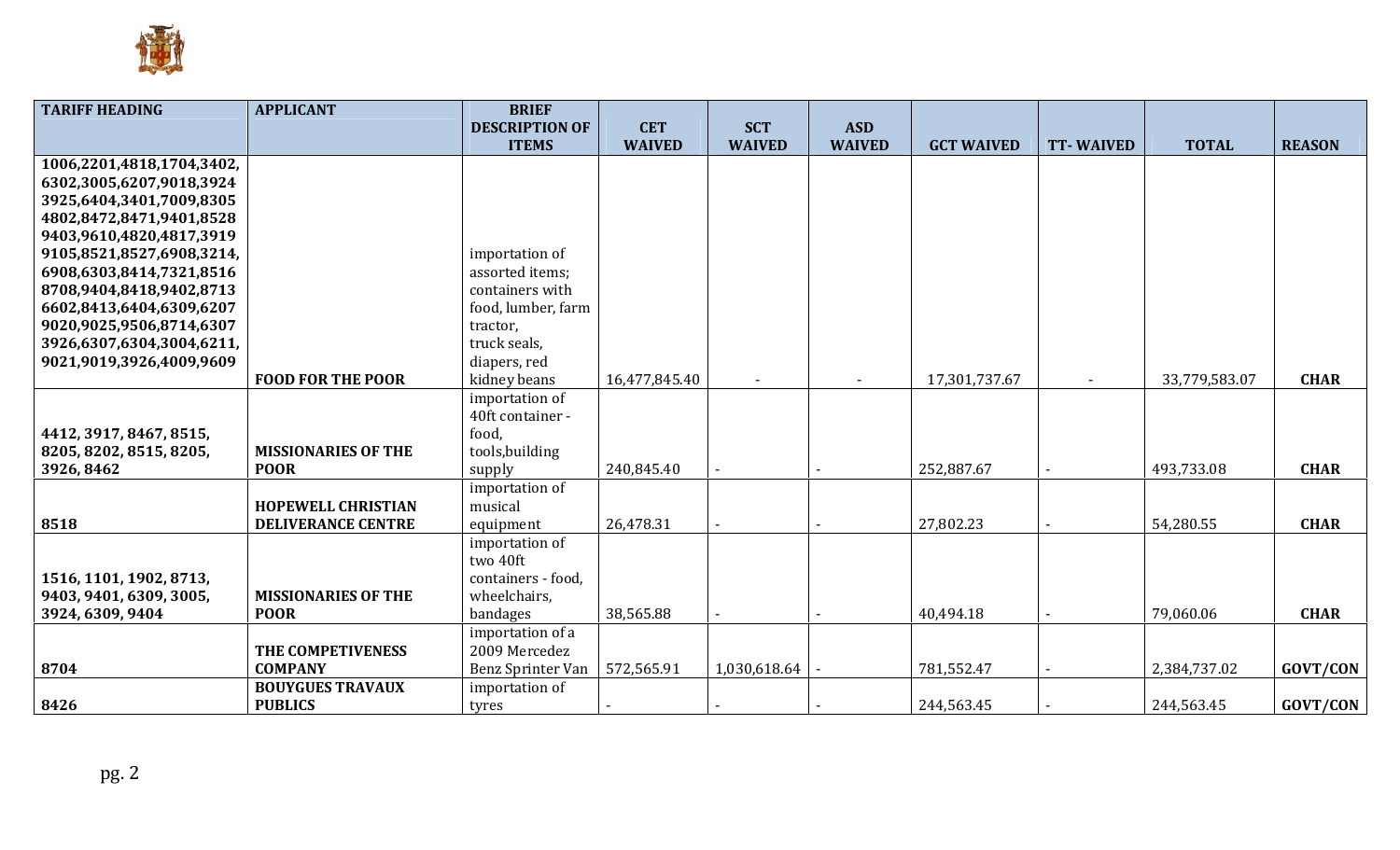

| <b>TARIFF HEADING</b> | <b>APPLICANT</b>                 | <b>BRIEF</b>          |               |               |                   |                   |                  |              |                  |
|-----------------------|----------------------------------|-----------------------|---------------|---------------|-------------------|-------------------|------------------|--------------|------------------|
|                       |                                  | <b>DESCRIPTION OF</b> | <b>CET</b>    | <b>SCT</b>    |                   |                   |                  |              |                  |
|                       |                                  | <b>ITEMS</b>          | <b>WAIVED</b> | <b>WAIVED</b> | <b>ASD WAIVED</b> | <b>GCT WAIVED</b> | <b>TT-WAIVED</b> | <b>TOTAL</b> | <b>REASON</b>    |
|                       |                                  | assorted items for    |               |               |                   |                   |                  |              |                  |
|                       |                                  | Mustard Seed and      |               |               |                   |                   |                  |              |                  |
|                       | <b>MINISTRY OF YOUTH, SPORTS</b> | City                  |               |               |                   |                   |                  |              |                  |
| 108/033               | <b>AND CULTURE</b>               | of Refuge             | 1,091,516.58  |               |                   | 1,146,092.40      |                  | 2,237,608.98 | <b>GOVT/INST</b> |
|                       |                                  | importation of        |               |               |                   |                   |                  |              |                  |
| 8801                  | <b>METEOROLOGICAL SERVICE</b>    | supllies              | 75,974.09     |               |                   | 79,772.80         |                  | 155,746.89   | <b>GOVT/INST</b> |
| 3822                  | <b>MINISTRY OF HEALTH</b>        | medical supplies      |               |               |                   | 1,963,460.30      |                  | 1,963,460.30 | <b>GOVT/INST</b> |
|                       |                                  | Importation of        |               |               |                   |                   |                  |              |                  |
|                       | THE PLANNING INSTITUTE OF        | Equipment under       |               |               |                   |                   |                  |              |                  |
| 3926.909              | <b>JAMAICA</b>                   | <b>GOJ</b> Contract   | 799,923.29    |               |                   | 839,919.46        |                  | 1,639,842.75 | <b>GOVT/INST</b> |
|                       |                                  | 1 20' Liner           |               |               |                   |                   |                  |              |                  |
|                       |                                  | Container             |               |               |                   |                   |                  |              |                  |
|                       |                                  | Downpipes and         |               |               |                   |                   |                  |              |                  |
|                       |                                  | Materials, tools,     |               |               |                   |                   |                  |              |                  |
|                       |                                  | spare parts, small    |               |               |                   |                   |                  |              |                  |
| 4009,8408             | THE PORT AUTHORITY               | equipment             | 2,590,299.50  |               |                   | 2,719,814.47      |                  | 5,310,113.97 | <b>GOVT/INST</b> |
|                       | <b>MINISTRY OF HOUSING,</b>      | transfer of           |               |               |                   |                   |                  |              |                  |
| 742/010               | <b>ENVIRONMENT AND WATER</b>     | property              |               |               |                   |                   | 59,274.65        | 59,274.65    | <b>GOVT/INST</b> |
|                       |                                  | importation of a      |               |               |                   |                   |                  |              |                  |
|                       |                                  | 2011 Volkswagen       |               |               |                   |                   |                  |              |                  |
| 8703                  | <b>KEVIN SANTOKIE</b>            | T-5 Multivan          |               | 614,310.09    |                   |                   |                  | 614,310.09   | <b>OTHER</b>     |
|                       |                                  | impotation of one     |               |               |                   |                   |                  |              |                  |
|                       | <b>JAMAICA FOOTBALL</b>          | 16 seater 2012        |               |               |                   |                   |                  |              |                  |
| 8703, 8702            | <b>FEDERATION</b>                | toyota hiace          | 231,708.42    |               |                   | 557,548.37        |                  | 789,256.79   | <b>OTHER</b>     |
|                       |                                  | importation of one    |               |               |                   |                   |                  |              |                  |
|                       | <b>JAMAICA FOOTBALL</b>          | (1) 2011 Suzuki       |               |               |                   |                   |                  |              |                  |
| 8703, 8702            | <b>FEDERATION</b>                | SX4                   | 218,824.68    |               |                   | 275,719.10        |                  | 494,543.79   | <b>OTHER</b>     |
| 6404, 6115, 6402,     |                                  |                       |               |               |                   |                   |                  |              |                  |
| 6104, 6109, 6111,     |                                  | importation of        |               |               |                   |                   |                  |              |                  |
| 6101, 6204, 4202,     |                                  | sporting goods and    |               |               |                   |                   |                  |              |                  |
| 6210                  | <b>RACERS TRACK CLUB</b>         | gears                 | 1,263,326.79  |               |                   | 1,326,493.13      |                  | 2,589,819.92 | <b>OTHER</b>     |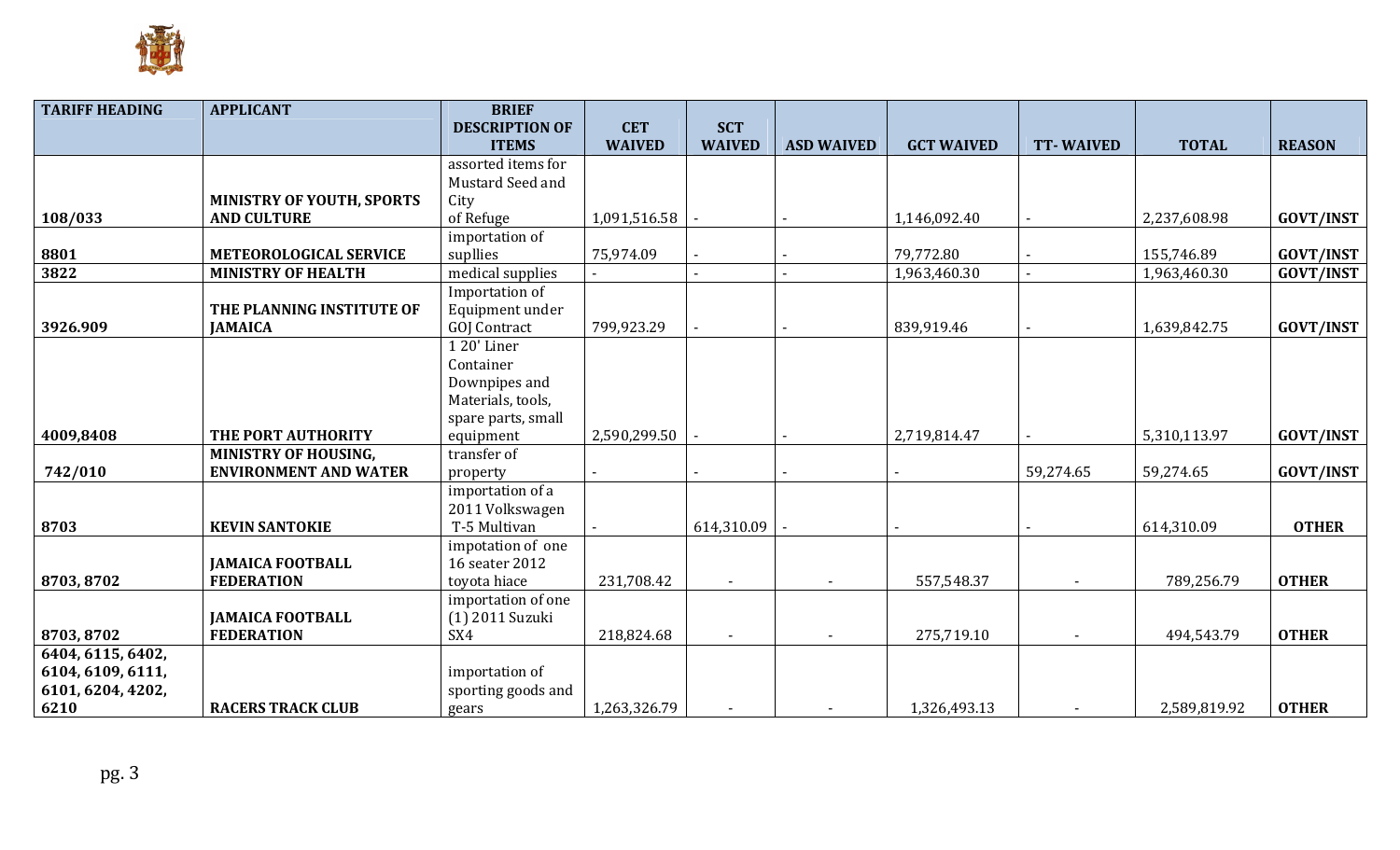

| <b>TARIFF HEADING</b>      | <b>APPLICANT</b><br><b>BRIEF DESCRIPTION</b> |                          | <b>CET</b>    | <b>SCT</b>     |                   |                          |                  |               |               |
|----------------------------|----------------------------------------------|--------------------------|---------------|----------------|-------------------|--------------------------|------------------|---------------|---------------|
|                            |                                              | <b>OF ITEMS</b>          | <b>WAIVED</b> | <b>WAIVED</b>  | <b>ASD WAIVED</b> | <b>GCT WAIVED</b>        | <b>TT-WAIVED</b> | <b>TOTAL</b>  | <b>REASON</b> |
|                            |                                              | important 2007 Honda     |               |                |                   |                          |                  |               |               |
| 8703                       | SYLVAUGHNETT BARRETT                         | Fit                      |               |                |                   | 478,800.00               |                  | 478,800.00    | <b>OTHER</b>  |
| 8537                       | <b>CEMEX</b>                                 | electrical spares        | 106,237.64    |                |                   | 111,549.52               |                  | 217,787.16    | <b>OTHER</b>  |
|                            | <b>CAL'S MANUFACTURING</b>                   |                          |               |                |                   |                          |                  |               |               |
| 0101                       | <b>LIMITED</b>                               | importation of of horses | 2,795,472.00  | $\sim$         |                   | 1,712,226.60             |                  | 4,507,698.60  | <b>OTHER</b>  |
|                            | <b>MOTHER'S ENTERPRISES</b>                  | 84,000 lbs Beef          |               |                |                   |                          |                  |               | <b>OTHER-</b> |
| 0201                       | <b>LIMITED</b>                               | Trimmings                |               | $\blacksquare$ | 6,093,328.75      | $\blacksquare$           |                  | 6,093,328.75  | <b>AGRI</b>   |
|                            |                                              | 170,000 lbs of Beef      |               |                |                   |                          |                  |               | <b>OTHER-</b> |
| 0202                       | <b>TASTEE LIMTED</b>                         | Trimmings                |               | $\sim$         | 10,010,142.47     | $\overline{\phantom{a}}$ |                  | 10,010,142.47 | <b>AGRI</b>   |
|                            |                                              | purchase of polyfilm     |               |                |                   |                          |                  |               | <b>OTHER-</b> |
| 3926                       | <b>G.C. ORCHIDS LIMITED</b>                  | plastic                  | 2,577.20      |                |                   | 2,706.06                 |                  | 5,283.26      | <b>AGRI</b>   |
|                            | <b>JAMAICA BROILERS GROUP</b>                | purchase of a 2003       |               |                |                   |                          |                  |               | <b>OTHER-</b> |
| 8701                       | <b>LIMITED</b>                               | Crawler Dozer            |               | $\sim$         |                   | 941,253.50               |                  | 941,253.50    | <b>AGRI</b>   |
|                            | <b>MOBIL IMPORT AND</b>                      | purchase of agricultural |               |                |                   |                          |                  |               | <b>OTHER-</b> |
| 8701, 8436, 8279, 8436     | <b>EXPORT</b>                                | equipment                | 1,302,050.19  | $\sim$         |                   | 1,367,152.70             |                  | 2,669,202.89  | <b>AGRI</b>   |
|                            |                                              | purchase of 1999 Massey  |               |                |                   |                          |                  |               | <b>OTHER-</b> |
| 8701                       | <b>HOWARD LEVY</b>                           | Ferguson                 |               | $\sim$         |                   | 264,355.00               | $\sim$           | 264,355.00    | <b>AGRI</b>   |
|                            |                                              | purchase of beekeeping   |               |                |                   |                          |                  |               | <b>OTHER-</b> |
| 8436                       | <b>GREGORY GREY</b>                          | equipment                | 5,658.79      | $\sim$         |                   | 5,941.73                 |                  | 11,600.53     | <b>AGRI</b>   |
|                            |                                              | 1 Used Artsway Grinder   |               |                |                   |                          |                  |               | <b>OTHER-</b> |
| 8208.40                    | <b>HENRY GRAHAM</b>                          | Mixer                    |               |                |                   | 113,413.13               |                  | 113,413.13    | <b>AGRI</b>   |
|                            | <b>GK FOODS &amp; SERVICES</b>               |                          |               |                |                   |                          |                  |               |               |
|                            | <b>LIMITED (NATIONAL</b>                     | yellow corn thin         |               |                |                   |                          |                  |               | <b>OTHER-</b> |
| 1103.1300.10, 1104.2300.00 | <b>PROCESSORS DIV)</b>                       | pregelatinized flakes    |               | $\sim$         | 6,387,427.20      | 5,030,098.92             | $\sim$           | 11,417,526.12 | <b>AGRI</b>   |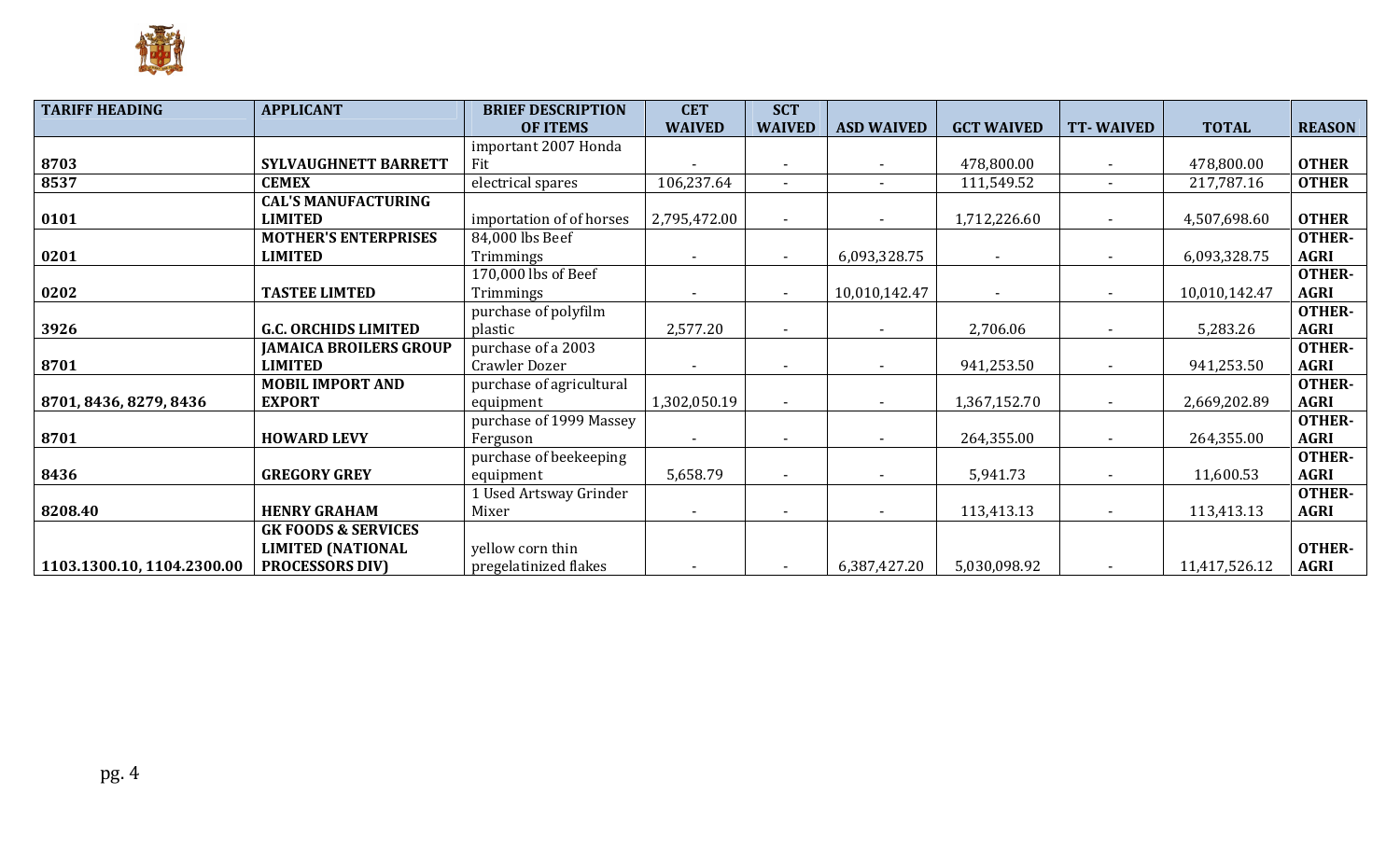

| <b>TARIFF HEADING</b>         | <b>APPLICANT</b>        | <b>BRIEF DESCRIPTION OF</b> | <b>CET</b>     | <b>SCT</b>     | <b>ASD</b>    |                   | TT-                      |              |               |
|-------------------------------|-------------------------|-----------------------------|----------------|----------------|---------------|-------------------|--------------------------|--------------|---------------|
|                               |                         | <b>ITEMS</b>                | <b>WAIVED</b>  | <b>WAIVED</b>  | <b>WAIVED</b> | <b>GCT WAIVED</b> | <b>WAIVED</b>            | <b>TOTAL</b> | <b>REASON</b> |
|                               | <b>GKFOODS &amp;</b>    |                             |                |                |               |                   |                          |              |               |
|                               | <b>SERVICES LIMITED</b> |                             |                |                |               |                   |                          |              |               |
|                               | <b>(NATIONAL</b>        |                             |                |                |               |                   |                          |              | <b>OTHER-</b> |
| 1103.1300.10, 1104.2300.00    | <b>PROCESSORS DIV)</b>  | yellow arepa cornmeal       |                | $\blacksquare$ | 489,426.24    | 4,582,253.17      |                          | 5,071,679.41 | <b>AGRI</b>   |
|                               |                         | 1 Case Maxxum 125           |                |                |               |                   |                          |              | <b>OTHER-</b> |
| 8701                          | <b>HERSELL LINDO</b>    | Tractor                     |                |                |               | 589,748.25        | $\blacksquare$           | 589,748.25   | <b>AGRI</b>   |
|                               |                         |                             |                |                |               |                   |                          |              | <b>OTHER-</b> |
| 8414                          | <b>WINSTON WALKER</b>   | <b>Poultry Equipment</b>    | 721,177.86     |                |               | 757,236.75        | $\sim$                   | 1,478,414.61 | <b>AGRI</b>   |
|                               |                         | local purchase of           |                |                |               |                   |                          |              | <b>OTHER-</b> |
| 108/191                       | <b>DONALD DAVIS</b>     | agricultural Equipment      | $\blacksquare$ | $\blacksquare$ | $\sim$        | 365,974.87        | $\blacksquare$           | 365,974.87   | <b>AGRI</b>   |
|                               | <b>CHRISTIANA</b>       |                             |                |                |               |                   |                          |              |               |
|                               | <b>POTATO GROWERS</b>   |                             |                |                |               |                   |                          |              |               |
|                               | $CO-OP$                 | CUM 585 Grinder 30 HP       |                |                |               |                   |                          |              | <b>OTHER-</b> |
| 8208                          | <b>ASSOCIATION LTD.</b> | with attachments            | 32,403.75      |                |               | 34,023.94         |                          | 66,427.69    | <b>AGRI</b>   |
|                               |                         |                             |                |                |               |                   |                          |              | <b>OTHER-</b> |
| 9403,7308,8414,8481,7324,8419 | <b>ISLAND GRILL</b>     | spares/furniture/materials  | 739,932.17     | $\blacksquare$ | $\sim$        |                   | $\overline{\phantom{a}}$ | 739,932.17   | <b>MANU</b>   |
|                               | <b>COPPERWOOD</b>       | importation of corrugated   |                |                |               |                   |                          |              | <b>OTHER-</b> |
| 4819                          | <b>LIMITED</b>          | box                         | 145,742.69     |                |               |                   |                          | 145,742.69   | <b>MANU</b>   |
|                               | <b>CARIBBEAN</b>        |                             |                |                |               |                   |                          |              |               |
|                               | <b>BROILERS</b> (JA.)   | importation of corrugated   |                |                |               |                   |                          |              | <b>OTHER-</b> |
| 4819                          | <b>LIMITED</b>          | box                         | 223,741.44     |                |               |                   |                          | 223,741.44   | <b>MANU</b>   |
|                               | <b>SYLVIA</b>           | importation of five 20ft    |                |                |               |                   |                          |              | <b>OTHER-</b> |
| 0713                          | <b>TOMLINSON</b>        | container red kidney beans  |                | $\blacksquare$ | 2,447,576.51  |                   |                          | 2,447,576.51 | <b>MANU</b>   |
|                               | <b>ALLIANCE</b>         | importation of three 20ft   |                |                |               |                   |                          |              | <b>OTHER-</b> |
| 0713                          | <b>TRADING</b>          | container red kidney beans  | $\blacksquare$ | $\blacksquare$ | 1,379,475.18  | $\blacksquare$    | $\blacksquare$           | 1,379,475.18 | <b>MANU</b>   |
|                               | <b>LANDAWN</b>          | importation of one 20ft     |                |                |               |                   |                          |              | <b>OTHER-</b> |
| 0713                          | <b>ENTERPRISE</b>       | container red kidney beans  |                | $\sim$         | 475,587.39    |                   |                          | 475,587.39   | <b>MANU</b>   |
|                               | <b>YOUR CHOICE</b>      |                             |                |                |               |                   |                          |              |               |
|                               | <b>PRODUCTS AND</b>     | importation of one 20ft     |                |                |               |                   |                          |              | <b>OTHER-</b> |
| 0713                          | <b>IMPORTS LIMITED</b>  | container red kidney beans  |                |                | 459,825.06    |                   |                          | 459,825.06   | <b>MANU</b>   |